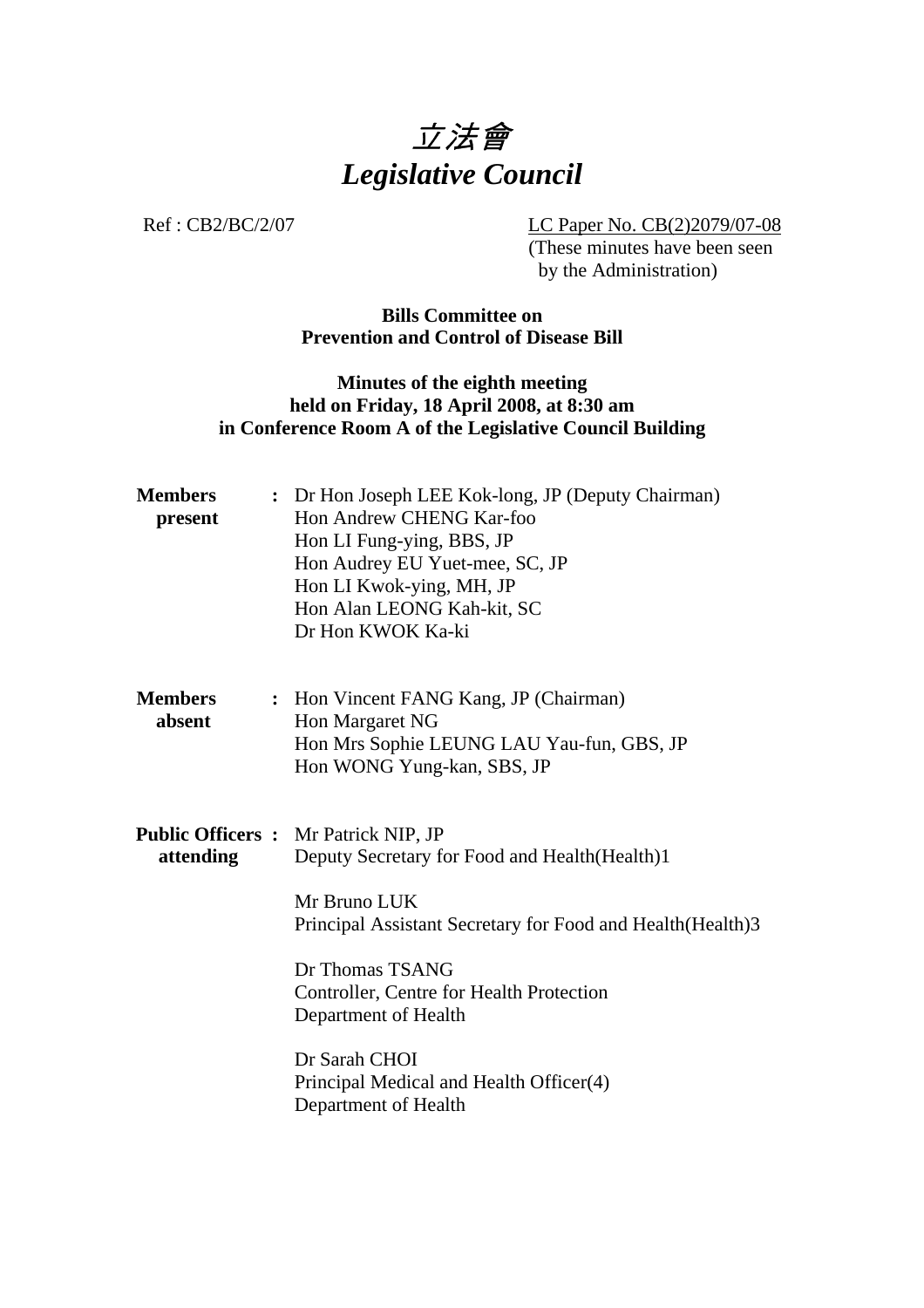|                               | Dr Henry KONG<br><b>Chief Port Health Officer</b><br>Department of Health           |
|-------------------------------|-------------------------------------------------------------------------------------|
|                               | Mr Paul TSANG<br><b>Senior Assistant Solicitor General</b><br>Department of Justice |
|                               | Mr Allen LAI<br><b>Senior Government Counsel</b><br>Department of Justice           |
| <b>Clerk in</b><br>attendance | : Miss Mary SO<br>Chief Council Secretary (2) 5                                     |
| Staff in<br>attendance        | : Mr Stephen LAM<br><b>Assistant Legal Adviser 4</b>                                |
|                               | Ms Janet SHUM<br>Senior Council Secretary (2)8                                      |
|                               | Ms Sandy HAU<br>Legislative Assistant (2)5                                          |

Action

## **I. Confirmation of minutes of meetings**   *(LC Paper Nos. CB(2)1641/07-08 and CB(2)1642/07-08)*

 The minutes of meetings held on 26 March and 8 April 2008 were confirmed.

#### **II. Meeting with the Administration**

2. The Bills Committee deliberated (index of proceedings **to follow**).

3. The Administration was requested to provide a response in writing to the following issues raised by members -

 (a) to explain the rationale for the words "and constitutes a separate household unit" in the definition of "residential premises" under clause C1(6) of the draft Prevention and Control of Disease Regulation (draft Regulation);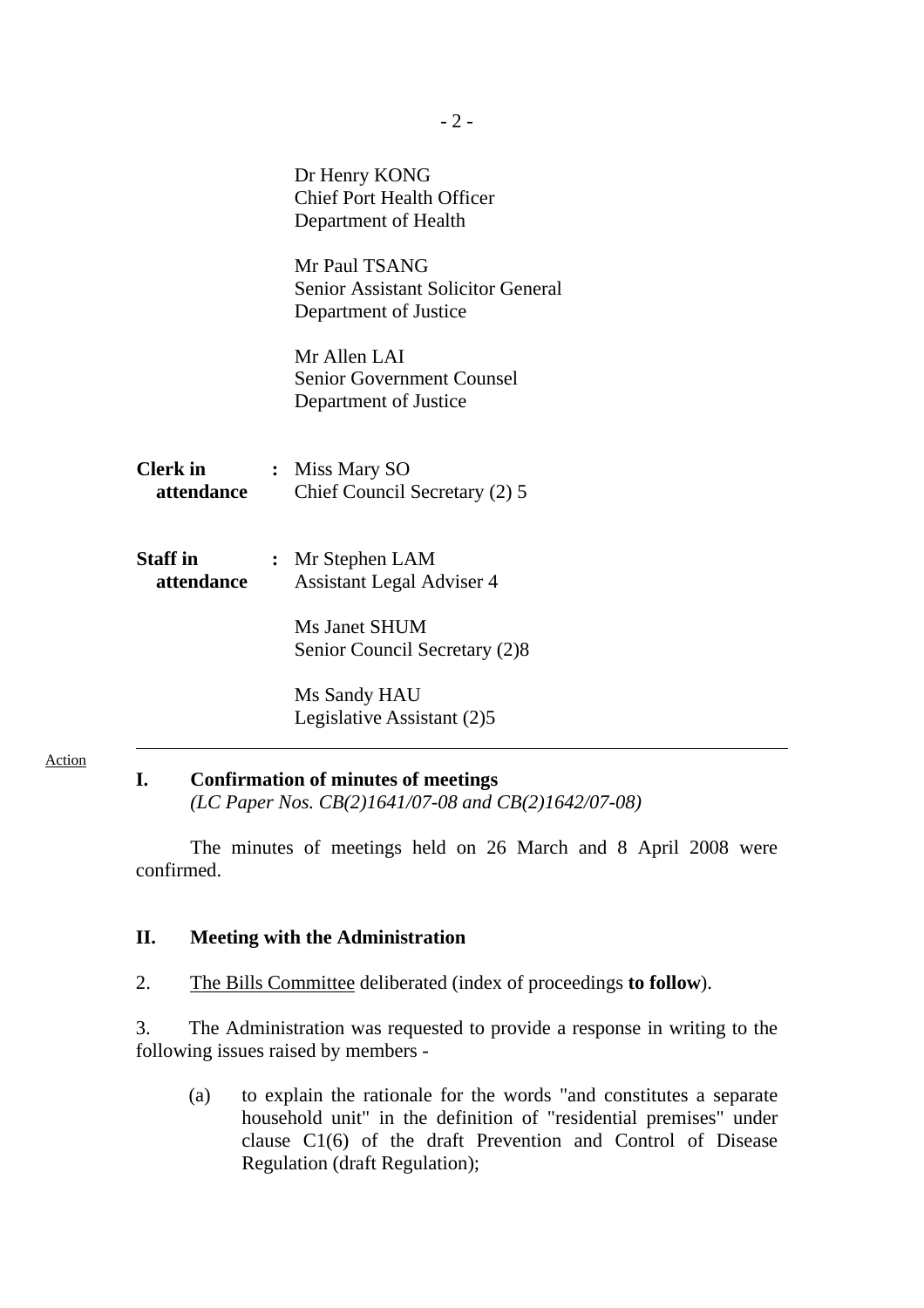- (b) to draw up guidelines for implementing clause 5(2) of the Bill by persons other than a police officer; and
- (c) to consider an alternative Chinese text of "operator" to avoid confusion as to who had the obligation to notify a health officer if a person died on a cross-boundary conveyance under clause F5 of the draft Regulation.

4. Members noted the Administration's plan to revise the following clauses of the draft Regulation -

- (a) clause A2 by changing the phrase "leaving Hong Kong" in the definitions of "cross-boundary conveyance" and "cross-boundary public vehicle" to "seeking to leave Hong Kong" for the sake of consistency;
- (b) clause E1 by providing that where a health officer had reason to believe that a person was a contact of, or was infected with a specified infectious disease, the health officer might, by order in writing, place the person under quarantine or isolation respectively; and
- (c) clause G3 by adding a provision to make it an offence for people who took water from a well which a health officer had ordered to be filled up, or before it had been cleansed or disinfected to his satisfaction.

5. Assistant Legal Adviser 4 (ALA4) advised that it would be desirable if the considerations for providing compensation, as had been done in some overseas jurisdictions, could be spelt out in clause 12 of the Bill and in the Public Health Emergency (PHE) Regulation to be made under clause 8 of the Bill.

6. Senior Assistant Solicitor General did not see the case for ALA4's suggestion for the following reasons -

 (a) there was already a constitutional requirement under Article 105 of the Basic Law (BL) for real value compensation to owners of deprived properties in deprivation cases. The measure of compensation would be guided by the principles of determining the "real value" as decided by local courts in the *Penny's Bay Investment Company Limited v Director of Lands* (LDMR23/1999 and LDMR 1/2005) case concerning compensation under the Foreshore and Sea-bed (Reclamations) Ordinance (Cap. 127)) and in the *Director of Lands v Yin Chuen Enterprises Ltd* [2003] 2 HKLRD 399 case concerning the issues of whether compensation for land resumed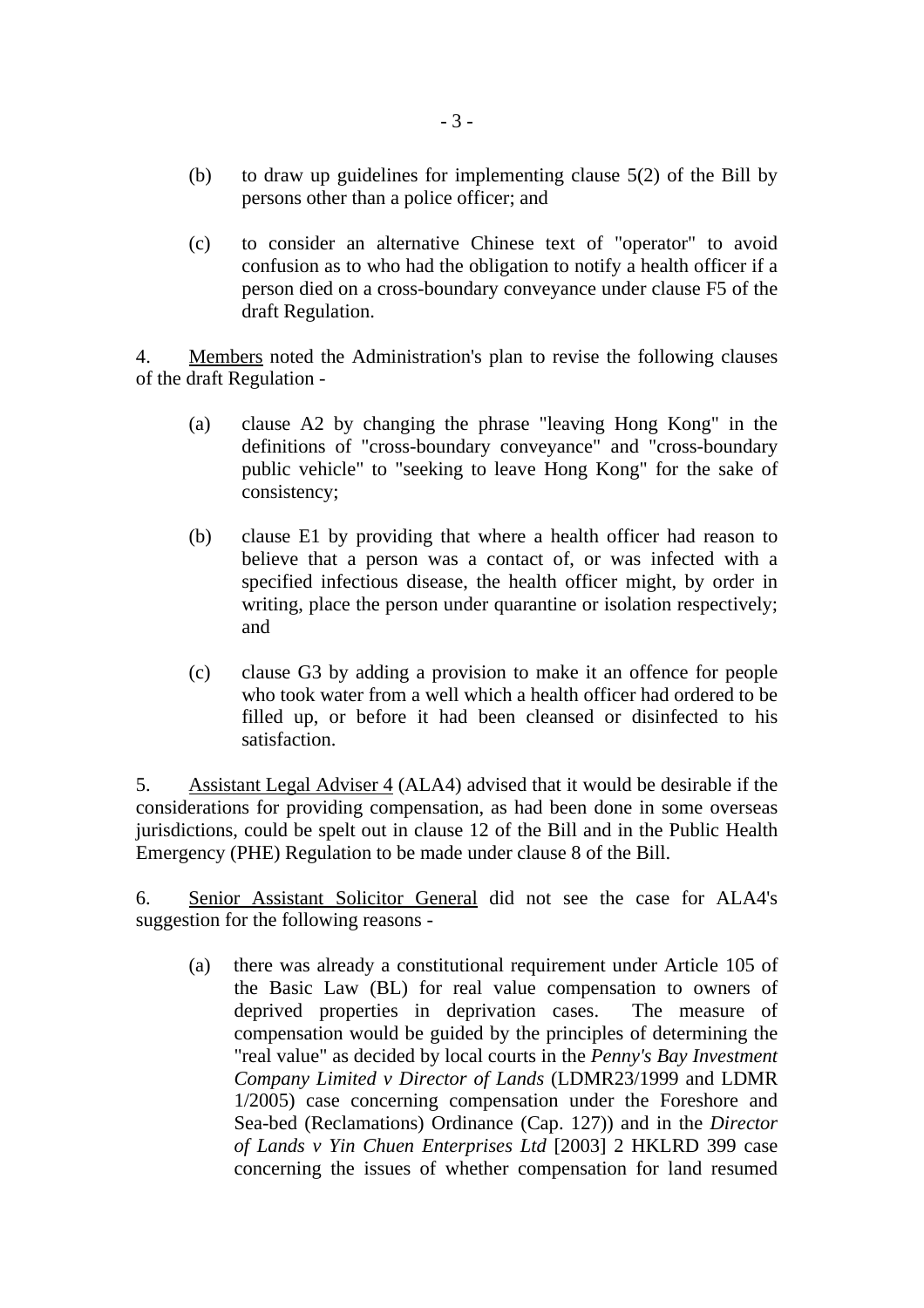under the Lands Resumption Ordinance (Cap. 124) could include an element of speculation and whether the relevant provision under Cap. 124 which excluded such an element was consistent with BL 105. These principles were set out in paragraphs 11-13 of LC Paper No. CB(2)1170/07-08(02) prepared by the Administration;

- (b) for cases of interference with property rights falling short of deprivation, it was arguable that a "fair balance test" developed under the European jurisprudence would apply as an implicit requirement under BL 6 and 105, although there were not yet any local court decisions embracing this test in relation to such cases. Under this test, any interference with property rights would need to strike a fair balance between the demands of the general interests of the society and the requirements of the protection of the individual's rights;
- (c) in the light of (a) and (b) above and having regard to the varying circumstances of each claim for compensation, providing "just and equitable" compensation in clause 8 of the Bill and in the PHE Regulation was appropriate to embrace all types of claims for compensation and to provide flexibility in accommodating any future local court decisions on deprivation as well as non-deprivation cases;
- (d) there were precedents in Hong Kong's statute book which provided for just compensation by the Government without spelling out in details the considerations for determining the compensation to be provided; and
- (e) both the Hong Kong Bar Association and the Law Society of Hong Kong did not object to the use of "just and equitable" compensation formulation in the Bill.

#### **III. Date of next meeting**

7. The next meeting had been scheduled for 22 April 2008 at 10:45 am to continue scrutiny of the draft Regulation from Part I.

8. There being no other business, the meeting ended at 10:35 am.

Council Business Division 2 Legislative Council Secretariat 27 May 2008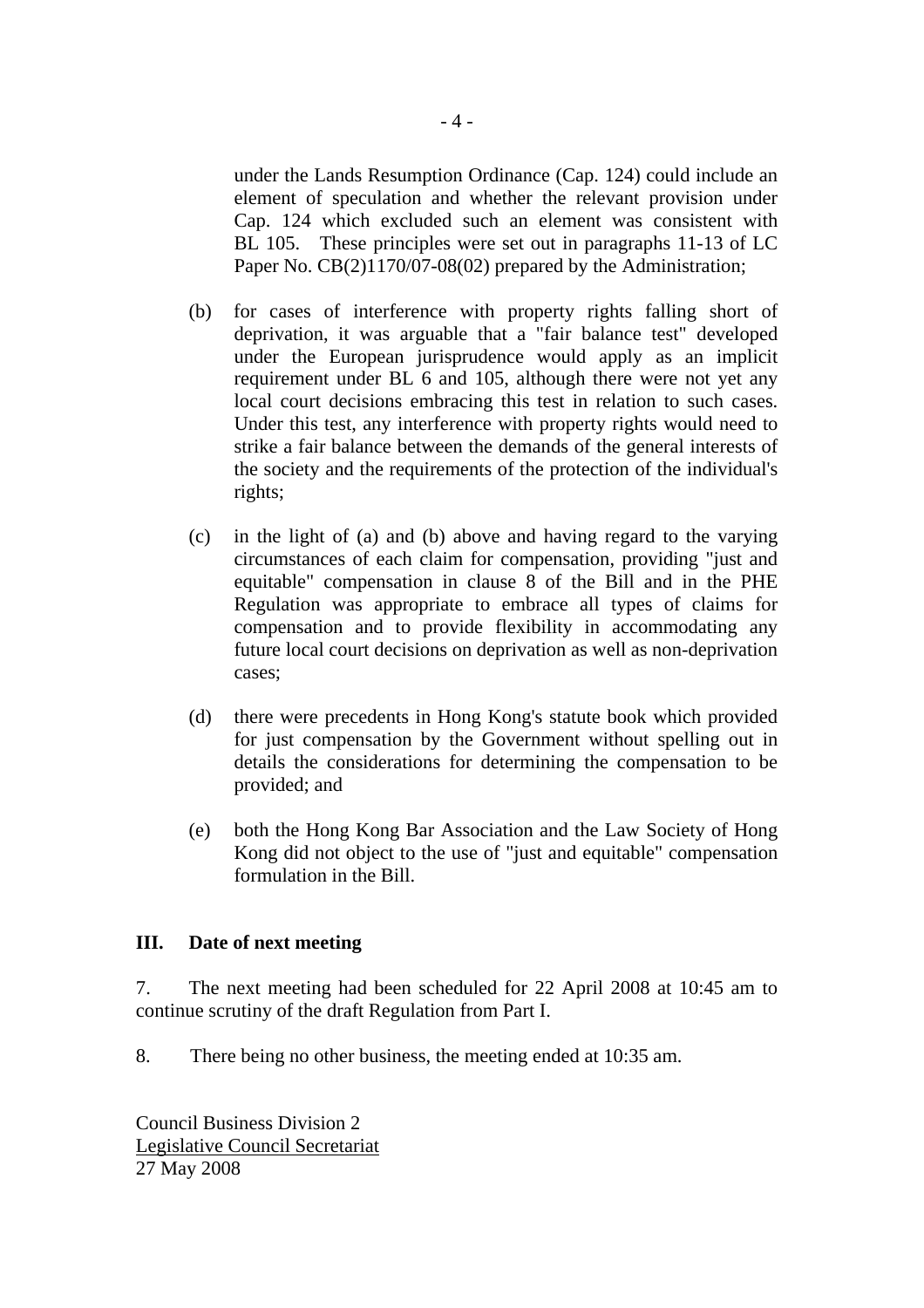# **Proceedings of the meeting of Bills Committee on Prevention and Control of Disease Bill on Friday, 18 April 2008, at 8:30 am in Conference Room A of the Legislative Council Building**

| <b>Time marker</b> | <b>Speaker</b>                                                               | <b>Subject</b>                                                                                                                                                                                                                                                                                                                                                                                                       | <b>Action</b><br>required                                              |
|--------------------|------------------------------------------------------------------------------|----------------------------------------------------------------------------------------------------------------------------------------------------------------------------------------------------------------------------------------------------------------------------------------------------------------------------------------------------------------------------------------------------------------------|------------------------------------------------------------------------|
| $000000 - 000421$  | Deputy Chairman                                                              | Confirmation of minutes of meetings held on 26 March and<br>8 April 2008                                                                                                                                                                                                                                                                                                                                             |                                                                        |
| 000422 - 002916    | Deputy Chairman<br>Admin<br>Dr KWOK Ka-ki<br>Ms Audrey EU<br>ALA4            | Briefing on the Administration's response to issues raised at<br>the meeting on 11 April 2008 (LC Paper No. CB(2)1654/07-<br>08(01)<br>The Administration was requested to explain the rationale<br>for the words "and constitutes a separate household unit" in<br>the definition of "residential premises" under clause $C1(6)$<br>of the draft Prevention and Control of Disease Regulation<br>(draft Regulation) | ✓<br>(Admin to<br>provide a<br>written<br>response)                    |
|                    | 002917 - 005306 Deputy Chairman<br>Admin<br>Ms LI Fung-ying<br>Mr Alan LEONG | Briefing on the Administration's paper entitled "Power of<br>arrest under the Bill" (LC Paper No. $CB(2)1654/07-08(02))$<br>The Administration was requested to draw up guidelines for<br>implementing clause $5(2)$ of the Bill by persons other than a<br>police officer                                                                                                                                           | $\blacktriangledown$<br>(Admin to<br>provide a<br>written<br>response) |
| 005307 - 005537    | Admin<br>ALA4                                                                | Administration's response to issues raised by ALA4<br>concerning the draft Regulation<br>(LC Paper Nos.<br>$CB(2)1654/07-08(03)$ and $(04)$ )                                                                                                                                                                                                                                                                        |                                                                        |
| 005538 - 005758    | Admin                                                                        | Briefing on the general framework of the Public Health<br>Emergency Regulation (LC Paper No. CB(2)1668/07-<br>08(01)                                                                                                                                                                                                                                                                                                 |                                                                        |
| 005759 - 011535    | Admin<br>ALA4<br>Deputy Chairman<br>Ms Audrey EU                             | Administration's<br><b>Briefing</b><br>the<br>entitled<br>on<br>paper<br>"Compensation<br>under<br>Bill"<br>the<br>(LC)<br>Paper<br>No.<br>$CB(2)1668/07-08(02))$                                                                                                                                                                                                                                                    |                                                                        |
| 011536 - 014200    | Deputy Chairman<br>Admin<br>Ms LI Fung-ying<br>ALA4<br>Ms Audrey EU          | Scrutiny of the draft Regulation<br>Part C - Disease Prevention, Medical Surveillance,<br><b>Examination and Test</b><br>Part D - Vaccination and Prophylaxis<br>Part $E$ – Isolation and Quarantine                                                                                                                                                                                                                 |                                                                        |
| 014201 - 014954    | Admin<br>Deputy Chairman<br>Ms LI Fung-ying                                  | Part $F$ – Exposure of Public to Infection<br>The Administration was requested to consider an alternative<br>Chinese text for the definition of "operator" to avoid<br>confusion as to who had the obligation to notify a health<br>officer if a person died on a cross-boundary conveyance<br>under clause F5 of the draft Regulation                                                                               | ✓<br>(Admin to<br>provide a<br>written<br>response)                    |
| 014955 - 015545    | Admin                                                                        | <b>Part G - Disease Control Measures</b><br>Part H - Control of Laboratory's Handling of Scheduled<br><b>Infectious Agents</b>                                                                                                                                                                                                                                                                                       |                                                                        |